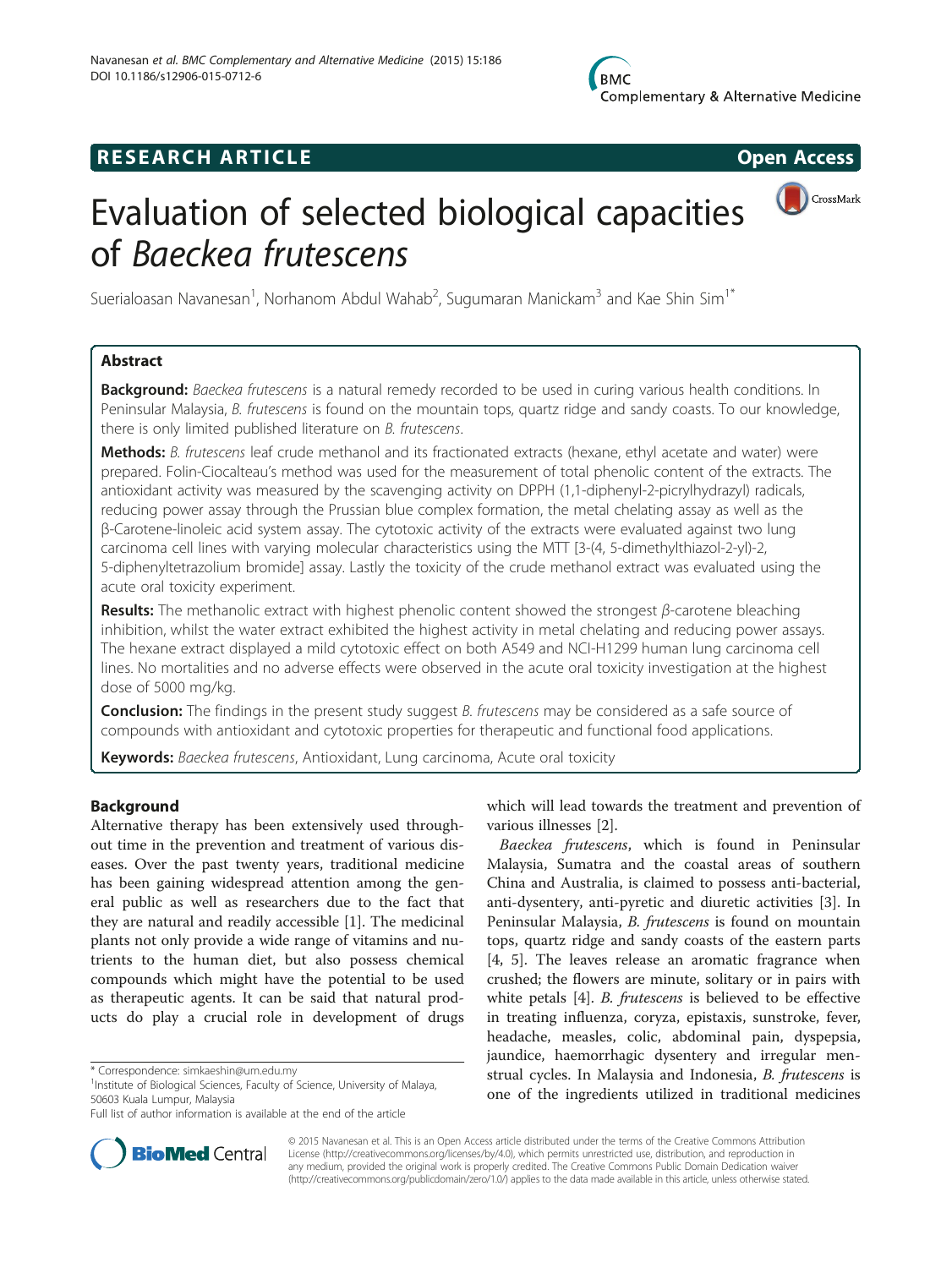during confinement and used in massaging postpartum women for the treatment of body aches and numbness of the limbs. The essential oil extracted from this plant is used in the treatment of rheumatism by the locals.

To our knowledge, there is only limited published literature on *B. frutescens*. An investigation by Fujimoto et al. [[6](#page-7-0)] reported that one of the ethanolic leaf extract isolates of B. frutescens exhibited strong cytotoxic activity against L1210 leukaemia cells. The phytochemical study conducted by Makino and Fujimoto [\[7\]](#page-7-0) reported the three flavanones isolated from B. frutescens leaf extracts also showed promising cytotoxicity against L1210 leukaemia cells. A later report by Hwang et al. [\[8](#page-7-0)] indicated anti-cariogenic, anti-malarial and anti-babesial activities of B. frutescens.

The current study was aimed to investigate the total phenolic content, antioxidant potential, cytotoxic activity and acute oral toxicity of B. frutescens leaf extracts. The outcome derived from this research will provide a strong foundation for further in depth studies to be performed using B. frustescens.

## Methods

## Plant sample collection and identification

The fresh leaves of B. frutescens were collected from Klang Gates, Ampang Jaya, Kuala Lumpur, Malaysia on April 2012. The plants were identified by Dr Sugumaran Manickam, of Institute of Biological Sciences, Faculty of Science, University of Malaya, Malaysia. A voucher specimen (KLU 47909) was deposited at the herbarium of the Rimba llmu Botanic Garden, Institute of Biological Sciences, Faculty of Science, University of Malaya, Kuala Lumpur, Malaysia.

## Extraction and fractionation

Extraction was done using the solvent extraction method, whereby fresh B. frutescens leaves (17.20 kg) were washed, oven dried (40 to 45 °C) and ground to fine powder (10.00 kg). The ground leaves (500 g) were extracted with methanol (3x 1 litre) at room temperature, yielding a dark green crude methanol extract (230.10 g, 46.02 %) after evaporating the excess solvent with a rotary evaporator. Upon setting aside 10.00 g of the methanol extract for further testing, the balance 220.10 g of methanol extract was further fractioned using hexane to give a hexane-soluble extract (17.50 g, 7.95 %) and hexane-insoluble residue. The hexane-insoluble residue was then partitioned between ethyl acetate and water (1:1, 100 ml: 100 ml) to give an ethyl acetate-soluble extract (16.80 g, 7.63 %). The water layer was freeze-dried to give a brown water extract (12.90 g, 5.86 %). All the extracts were stored at 4 °C in the dark until further analysis.

## Determination of total phenolic content

The concentrations of phenolic compounds in the extract and fractions of B. frutescens were measured according to

a modified Folin-Ciocalteu method which utilizes the 96-well plates as described by Teoh et al. [\[9](#page-7-0)]. Firstly, 25 μl Folin-Ciocalteu reagents were added to 10 μl of the solubilized extract and its fractions (ranging from 0 to 0.5 mg/ml) in the wells of a 96-well plate. This was followed by incubation for 5 min at room temperature  $(27 \pm 1 \degree C)$ , after which 25 μl of 20 % (w/v) sodium carbonate was added to the mixture followed by distilled water to a final volume of 200 μL per well. Following this, the plate was incubated for 30 min at room temperature  $(27 \pm 1 \degree C)$  and the absorbance was read at 760 nm against a blank (distilled water) using a Multiskan GO micro plate reader (Thermo Fisher Scientific). Triplicates were performed for each sample to ensure reproducibility in the results obtained. Galic acid (0–1000 mg/L) was used to plot a standard curve. The results were expressed as milligram of Gallic acid equivalents per gram of sample (mg of GAE/g of sample) using the gallic acid calibration plot with the following formula:

Total phenolic content = 
$$
(y + 0.0104)/0.002
$$
,  $R^2$   
= 0.9855

y is the absorbance value of extracts after subtraction of control.

## DPPH radical scavenging activity

The free radical-scavenging potential of the extracts and its fractions were analysed according to previously reported method of Teoh et al. [[9\]](#page-7-0) which utilizes the 96 well plates. Briefly, an aliquot (50 μl) of extract at various concentration (ranging from 0 to 0.5 mg/ml) was mixed with 150 μl of a DPPH solution in ethanol (0.3 mM) into each well. Instead of the extract, 50 μl of distilled water was used for the blank. The variation in absorbance upon incubation at room temperature was measured at 515 nm using a Multiskan GO micro plate reader (Thermo Fisher Scientific). All assays were performed in triplicates to ensure their reproducibility. A standard curve was obtained using different concentrations (0–0.5 mg/ml) of BHA which was used as positive reference standard solution. The scavenging activity (%) on DPPH radical was calculated according to the following equation:

Scavenging activity  $(\%) = [(A \text{ control-A sample}) / A \text{ control}]$  $\times 100\%$ 

A control is the absorbance of the control and A sample is the absorbance of the tested extract. The scavenging ability of the extracts was expressed as  $EC_{50}$  value, which is the effective concentration at which 50 % of DPPH radicals were scavenged. The  $EC_{50}$  values were obtained from the graph of scavenging activity (%)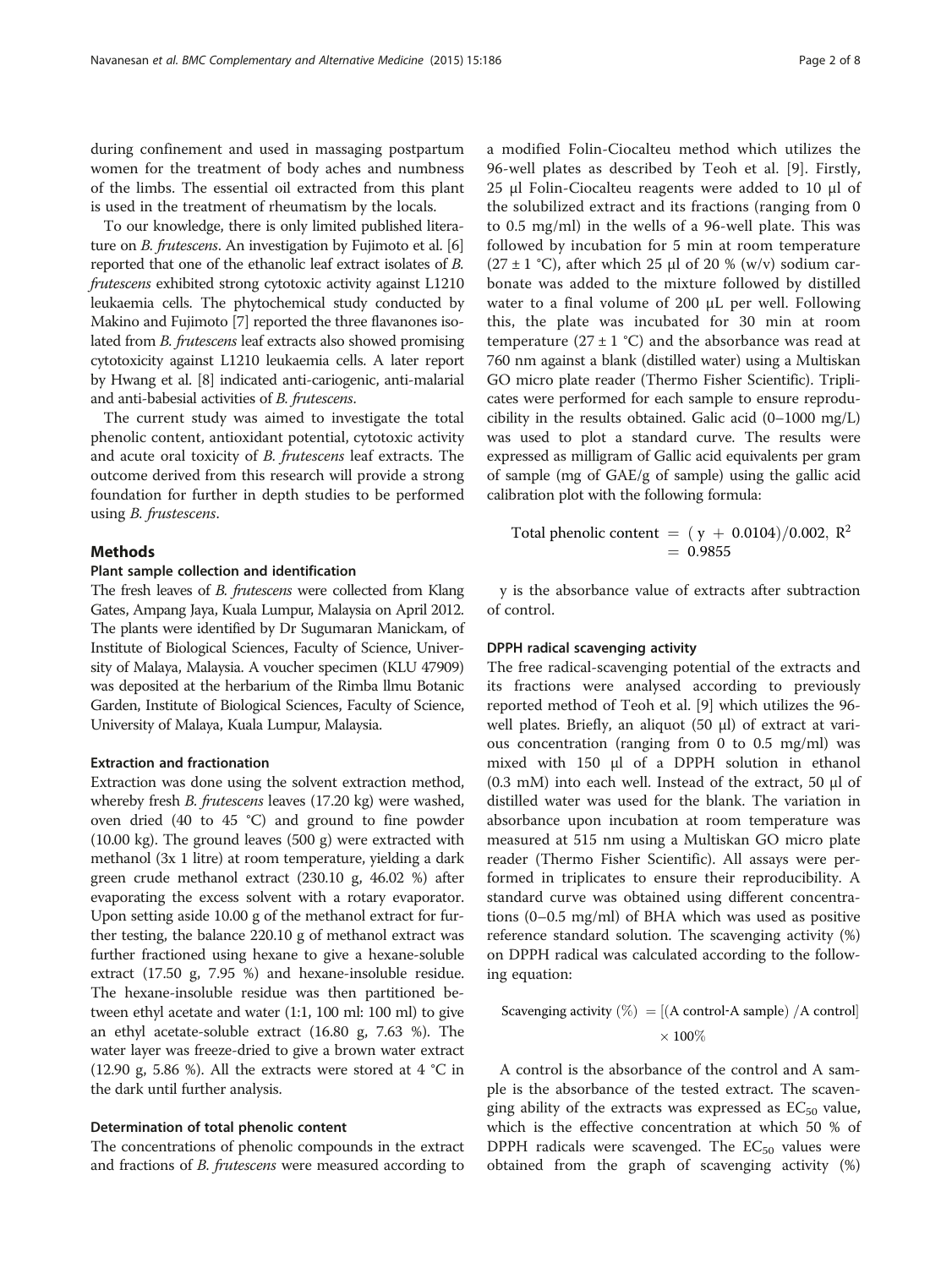versus concentrations of samples. BHA was used as a positive reference standard.

## Reducing power assay

The reducing power of *B. frutescens* extract and fractions was determined by the formation of Prussia blue complex in the samples according to the modified method of Zubia et al. [\[10](#page-7-0)]. Briefly, 200 μl of the extracts at various concentrations were mixed with 200 μl phosphate buffer (0.2 M, pH 6.6) and 200 μl potassium ferricyanide  $[K<sub>3</sub>Fe(CN)<sub>6</sub>]$  (1 %). The mixture was left to cool down after incubation for 30 min at 50 °C before adding 200 μl of trichloroacetic acid (10 %). 125 μl of the solution was then transferred to a 96-well plate before finally adding 20  $\mu$ l of 0.1 % FeCl<sub>3</sub>. 6H<sub>2</sub>O. Changes in the absorbance caused by the reaction were quantified using a Multiskan GO micro plate reader (Thermo Fisher Scientific) by reading the absorbance at 620 nm. The absorbance data was then expressed as a percentage of inhibition by comparison to a negative control (blank). The assay was carried out in triplicate for each sample and also the positive controls (BHA).

## Metal chelating assay

The chelating activity of B. frutescens extract and fractions was experimented according to the method of Teoh et al. [[9](#page-7-0)]. 50 μL of the extracts with varying concentrations was mixed with 5 μL of ferrous chloride hexahydrate (2 mmol/l) and 130 μl of deionized water before incubation for 5 min. Following this, the reaction was initiated by adding 15 μL of ferrozine (5 mmol/l) to each well and was then left aside for around 10 min to reach equilibrium. The absorbance was then read 562 nm using a Multiskan GO micro plate reader (Thermo Scientific). EDTA was used as positive reference standard for the experiment. The metal chelating percentage was calculated as follows:

% of metal chelating  $=$  [(Acontrol–Asample)/Acontrol]  $\times 100$  %.

A control is the absorbance of the negative control and A sample is the absorbance of the tested extract. All the experiments were carried out in triplicates to ensure their reproducibility.

## β-Carotene-linoleic acid system assay

The modified method of Murugan and Iyer [\[11\]](#page-7-0) was used to test the bleaching ability of *B. frutescens* extracts against  $β$ -carotene in the current study Firstly, 5 mg of β-carotene was dissolved in 50 ml of chloroform and 1 ml of this solution was mixed with 200 μl of linoleic acid and 600 mg of Tween-20. Removal of chloroform from the mixture was done through rotary evaporation at 40 °C under vacuum before slowly adding 50 ml of

distilled water oxygenated by air-bubbling. While adding the oxygenated distilled water, the semi-solid was subjected to vigorous stirring to form an emulsion, of which 200 μl will then be added to each well that has been preloaded with 10 μl of the samples or the positive control (BHA). Methanol was used as a blank for this experimentation. The absorbance was immediately read at 470 nm using a Multiskan GO micro plate reader (Thermo Fisher Scientific) upon addition of the emulsion  $(t = 0)$ . The plate was then covered and incubated at 50 °C for two hours. The change in absorbance was monitored by reading the plate every 20 min throughout the incubation period. The samples antioxidant activities were expressed as the percentage of β-carotene bleaching inhibition. All assays were performed in triplicates. The following formula was used for that purpose:

Antioxidant activity (
$$
\%
$$
) = [1- (Ae<sub>0</sub>- Ae<sub>t</sub>) / (Ac<sub>0</sub>- Ac<sub>t</sub>)]  
\n× 100%

Ae<sub>0</sub> is the absorbance of sample at  $t = 0$  and Ae<sub>t</sub> is the absorbance of the sample at  $t = 2$  h. Ac<sub>0</sub> is the absorbance of control at  $t = 0$  and  $Ac_t$  is the absorbance of the control at  $t = 2$  h.

## MTT Cytotoxicity assay

Two human lung cancer cell lines, A549 and NCI-H1299 were purchased from American Type Culture Collection (ATCC, USA). Both A549 and NCI-H1299 cells were cultured and maintained in RPMI 1640 medium supplemented with 10 % foetal bovine serum, 2 % penicillin or streptomycin and 1 % Amphotericin B. The cells were cultured in a 5 %  $CO<sub>2</sub>$  incubator (Shel Lab waterjacketed) kept at 37 °C in a humidified atmosphere. The MTT cytotoxicity assay was carried out using similar methods to those previously described by Mosmann [[12](#page-7-0)]. Briefly, cells were plated at a density of 7000 cells per well into a 96-well plate and left to incubate overnight. The cells were then treated with B. frutescens extracts that were initially diluted to intended concentration (ranging from 100 to 5 μg/ml). The diluted extracts only contained 0.5 % DMSO (dimethyl sulfoxide) which was found to be non-toxic towards the cell lines used (data not shown). The plates were left to incubate for 72 h. The 20 μl of the MTT reagent (0.5 mg/ml) was then added followed by three hour incubation period before removing the media and MTT reagent and finally dissolving the formazan crystals with 200 μl of DMSO. The absorbance was read using a Multiskan GO micro plate reader (Thermo Fisher Scientific) at 570 nm with 650 nm as a reference wavelength. Cisplatin was used as positive reference standard. All assays were performed in triplicates.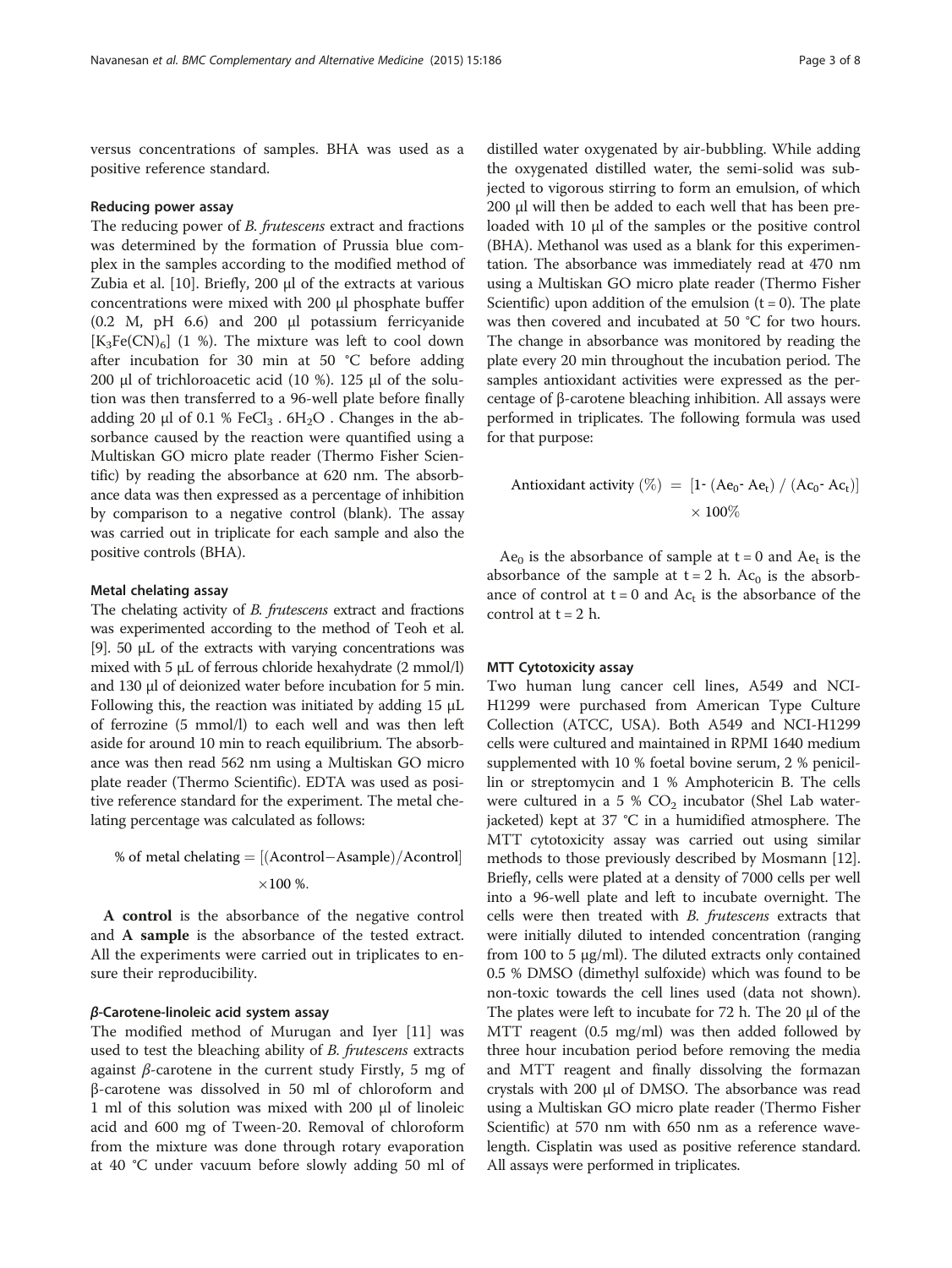## <span id="page-3-0"></span>Acute oral toxicity

The current acute oral toxicity study was performed on twelve healthy male Sprague–Dawley rats (aged 8–12 weeks, weighing 200–250 g) which were obtained from Laboratory Animal Centre, Faculty of Medicine, University of Malaya, Malaysia. The experiment protocol was approved by the Institutional Animal Care and Use Committee, University of Malaya (UM IACUC) with ethical number: ISB/29/06/2012/SKS (R) before the acute oral toxicity assay was carried out. The rats were placed in stainless steel cages in a ventilated room with 12-h light/ dark cycle at room temperature (approximately 25 °C) with constant humidity and were allowed to acclimatize to the room condition for a week before experimentation. The rats were given free access to water and food except for 12 h prior to dosing.

The toxicity study of B. frutescens extracts was performed according to the procedure described by Teoh et al. [\[9](#page-7-0)] referring to Organization for Economic Cooperation and Development (OECD) guideline 423 [[13\]](#page-7-0). The rats were divided into four groups (three treatment groups and one control group). Each treatment group was dosed with 300, 2000 and 5000 mg of the extract per kilogram of body weight respectively. The control group was just treated with the vehicle, which was 0.3 % carboxymethyl cellulose suspension. Following the 12 h of fasting period, the rats were weighed and the dosage was calculated using the body weight as a reference and the volume of the extracts given to the rats were 1 ml/100 g of the body weight. A syringe attached to a stainless steel ball-tipped gavage needle was used to orally administer the dosage to the rats. Food was provided to the rats four hours after the treatment. The rats were weighed and observed for signs of toxicity effects (mortality, changes in behaviour and physical appearances) within the first four hours after treatment and daily for a further period of 14 days. The experiment was repeated twice to ascertain the reproducibility of results.

## Statistical analysis

All results in determination of total phenolic content, antioxidant assays and MTT cytotoxicity assay were obtained in triplicates and data were expressed as mean ± SD. Data for the antioxidant assays were subjected to analysis of variance (ANOVA) and means were separated by Duncan multiple range test at  $P < 0.05$  significant level.  $IC_{50}$  values for the MTT cytotoxicity assays were obtained using the GraphPad Prism software.

## Results and Discussion

## Total phenolic content of B. frutescens extracts

Phenolic compounds refer to plant substances which possess one or more aromatic ring that bears one or more hydroxyl substituents and, this characteristic gives

phenolic compounds the potential quench free radicals, thus making them good antioxidants. There was a wide range of phenolic concentrations present in the methanolic crude extract of *B. frutescens* as well as in its fractionated extracts (hexane, ethyl acetate and water), as shown in Table 1.

Among the extracts, the methanol extract exhibited a significantly higher phenolic content ( $p < 0.05$ ), followed by the ethyl acetate extract and the hexane extract. BHA, which was used as a positive control showed the significantly highest phenolic content among all the tested samples  $(p < 0.05)$ . The water extract presented the lowest phenolic content among all the tested extracts. The results indicated that most of the phenols were present in the crude methanol extract and least in the water extract of B. frutescens. According to Murugan and Iyer [[14\]](#page-7-0), molecules such as flavonoids and phenols are generally more soluble in methanol, chloroform and ethyl acetate. The current result could also be attributed to the fractionation process where different phenols present in methanol extract were then separated into different solvents based on their solubility.

## Antioxidant capacity of B. frutescens extracts

Most antioxidant assays are only able to measure a single mechanism or pathway as opposed to the complexity of interactions between antioxidants in vivo. In order to bypass this shortcoming, four simple, fast and reliable biochemical assays i.e., the DPPH radical scavenging assay, the reducing power assay, the metal chelating assay and the β-carotene-linoleic acid system assay, were used to assess the antioxidant capacity of B. frutescens extracts.

The ability of extracts to scavenge free radicals is related to hydrogen atoms or electron donation capabilities and the conformations of the antioxidant compounds [[15](#page-7-0)]. In the present study, DPPH radical scavenging capacity was used to study the radical scavenging effects of the extracts as DPPH is a stable free radical that has a characteristic absorption at 517 nm which can be conveniently measured by a spectrophotometer. The data obtained in current DPPH assay was defined as the concentration of extracts needed to effectively decrease the initial

| <b>Table 1</b> The total phenolic content of <i>B. frutescens</i> extracts |
|----------------------------------------------------------------------------|
|----------------------------------------------------------------------------|

| Extract       | Concentration of total phenolic<br>(mg of GAEs/g of extract) |
|---------------|--------------------------------------------------------------|
| Methanol      | $27.90 + 1.15^{d}$                                           |
| Hexane        | $15.32 + 1.82^b$                                             |
| Ethyl acetate | $22.15 + 1.46^c$                                             |
| Water         | $4.17 \pm 2.08$ <sup>a</sup>                                 |
| BHA*          | $44.06 \pm 4.61^{\circ}$                                     |
|               |                                                              |

\*Positive reference standard; GAEs, Gallic acid equivalents; Values are expressed as mean  $\pm$  standard deviation ( $n = 15$ ), in each column different letters (a–e) means significantly different (p < 0.05, ANOVA)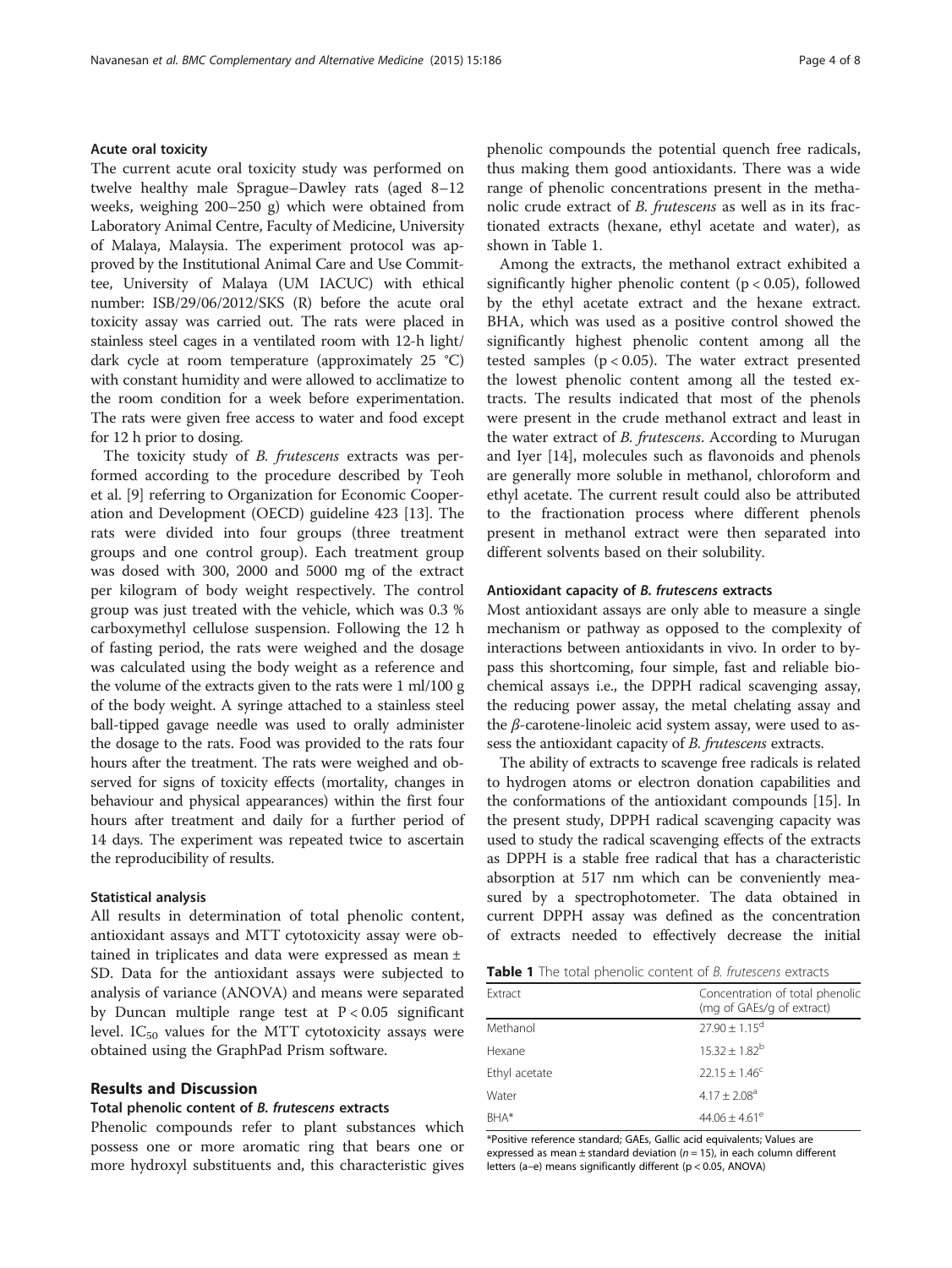<span id="page-4-0"></span>concentration of the DPPH radicals by 50 % ( $EC_{50}$ ). The lower the  $EC_{50}$  values presented, the higher the radical scavenging ability of the extract. The blank control was used as a reference point to determine the effectiveness of the samples in scavenging the radicals by electron transfer.

The DPPH radical scavenging activities of B. frutescens extracts were shown in Table 2, as comparable with BHA which is a known antioxidant. The scavenging effects of B. frutescens extracts on DPPH radicals were in the following order: ethyl acetate > methanol > water > hexane. The ethyl acetate presented a significantly higher antioxidant activity (p < 0.05) at 0.084 mg/ml; the methanol and water extracts exhibited similar amount of scavenging activity with the  $EC_{50}$  values of 0.101 and 0.110 mg/ml, respectively. The hexane extract presented the weakest ability to scavenge DPPH free radicals with the  $EC_{50}$  value of 0.347 mg/ml. As mentioned earlier, molecules such as flavonoids and phenols are generally more soluble in methanol, chloroform and ethyl acetate. Taking this point together with the generally accepted statement that the total phenolic content usually correlates with other electron transfer based assay, we are able to derive a possible explanation as to the relatively good scavenging activity exhibited by the ethyl acetate fraction and methanol extract of the plant.

The reducing power assay together with DPPH free radical scavenging assay are common biochemical assays used to assess the direct involvement of extracts in enhancing the primary antioxidant activity. In the reducing power assay, the reducing power capabilities of B. frutescens extracts were determined through its ability of direct electron donation in the reduction of ferric cyanide to ferrous cyanide. The higher the level of reductive capability that is possessed by the tested extract, the higher the absorbance value due to a larger number of Prussian blue colour complexes formed. The absorbance value was converted to percentage of reducing capabilities and the  $EC_{50}$  value was derived to obtain a better comparison between the tested extracts. The  $EC_{50}$  value was defined as concentration of extracts needed to effectively reduce ferric cyanide to ferrous cyanide by 50 %. The lower the  $EC_{50}$  values presented, the higher the reducing power of the extract.

The result in the reducing power assay was consistent with those obtained in the DPPH radical scavenging assay. The water, ethyl acetate and methanol extracts produced reasonable good antioxidant capabilities while the hexane extract exhibited the lowest reducing power (Table 2). It is interesting to note that all the extracts, with the exception of hexane extract, exhibited a significantly stronger reducing capability ( $p < 0.05$ ) when compared to the positive reference standard (BHA). Since both the DPPH scavenging assay and reducing power assay are based on the electron transfer principles, it is not surprising that similar trends were observed in both studies. The presence of phenolic compounds in methanol and the ethyl acetate extracts could be responsible for their radical scavenging and reducing capabilities. As for the water fraction, it most likely contains other water soluble antioxidant (Vitamin C, aromatic amines, Cu(I), Fe (II) and ascorbic acid to name a few examples).

As antioxidant activities may be attributed to more than one mechanism, the ability of metal ion chelation of B. frutescens extracts was also tested in the current study. Metal ion chelation has an indirect antioxidant effect as oxidative damages may be promoted by certain transition metals such as iron and copper, and such oxidative reaction which occurs in vivo is involved in development of certain neurodegenerative diseases [[16, 17](#page-7-0)]. The metal chelating assay quantifies the capability of the test samples in binding to oxidation promoting ferrous ion. Successful chelating of the ferrous ion will lead to the disruption in the formation of Fe(II) − ferrozine complex. This reaction will determine the ability of the extract to function as a secondary antioxidant through the prevention in forming of free radicals. As shown in Table 2, the water extract of B. frutescens exhibited a statistically significant higher metal chelating activity with an  $EC_{50}$  value of 0.039 mg/ml compared to the other extracts. This was marginally better than EDTA which was the positive reference standard ( $EC_{50}$  value of 0.042 mg/ml).

Table 2 The antioxidant capacity of extracts in DPPH radical scavenging, reducing power and metal chelating assay

| Extract       | $EC_{50}$ values (mg/ml)         |                                |                                |  |  |
|---------------|----------------------------------|--------------------------------|--------------------------------|--|--|
|               | DPPH radical scavenging activity | Reducing power Assay           | Metal chelating Assay          |  |  |
| Methanol      | $0.101 \pm 0.001^{\circ}$        | $0.041 \pm 0.004^b$            | $0.067 \pm 0.011$ <sup>c</sup> |  |  |
| Hexane        | $0.347 \pm 0.005^{\circ}$        | $0.162 \pm 0.002$ <sup>d</sup> | $0.047 \pm 0.011^{\rm b}$      |  |  |
| Ethyl acetate | $0.084 \pm 0.001^{\rm b}$        | $0.033 \pm 0.001^a$            | $0.158 \pm 0.004$ <sup>d</sup> |  |  |
| Water         | $0.110 \pm 0.001$ <sup>d</sup>   | $0.026 \pm 0.002$ <sup>a</sup> | $0.039 \pm 0.005^a$            |  |  |
| BHA*          | $0.030 \pm 0.001^a$              | $0.051 \pm 0.001^{\circ}$      |                                |  |  |
| EDTA*         |                                  |                                | $0.042 \pm 0.001^a$            |  |  |

\*Positive reference standard; Values are expressed in μg/ml as mean ± standard deviation (n = 3), in each column different letters (a–d) means significantly different (p < 0.05, ANOVA)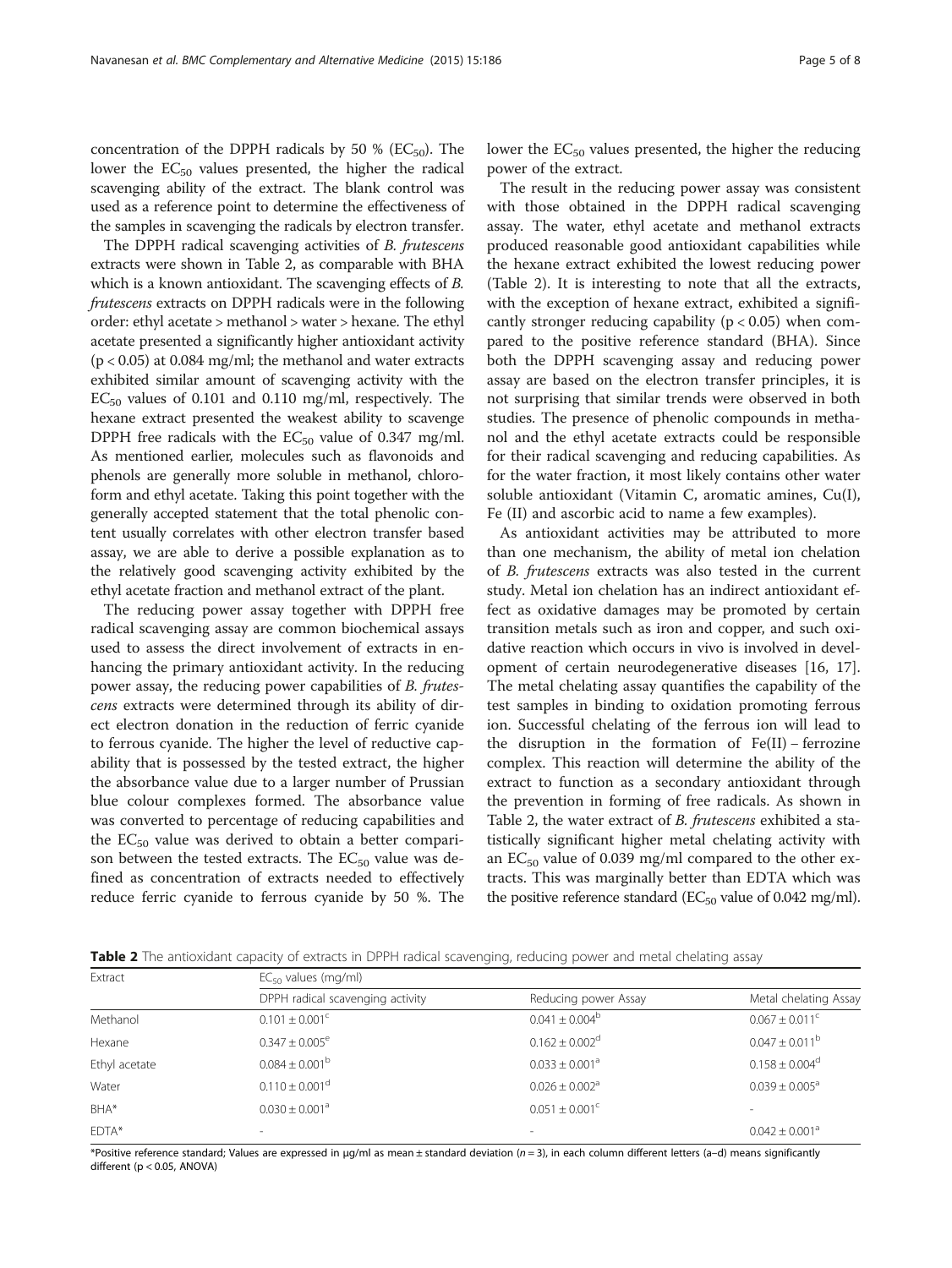On the other hand, ethyl acetate showed the weakest metal chelating ability with an  $EC_{50}$  value of 0.158 mg/ml. The metal chelating activity of all extracts differed significantly ( $p < 0.05$ ) from each other. The strong ion chelating capacity of water extract could be explained based on previous reports which suggested water-soluble compounds such as polysaccharides do have capabilities to chelate metal ions in an approach similar to phenols [\[18\]](#page-7-0). The previous study by Wang et al. [\[18\]](#page-7-0) also reported that polyphenols are not effective cheaters of transition metals when compared with polysaccharides, proteins or peptides which might play a more important role in the chelating effects. This statement is consistent with the current result obtained from the Folin–Ciocalteu assay (Table [1\)](#page-3-0) and metal chelating assay (Table [2](#page-4-0)) which showed that the water extract with the lowest phenolic content exhibiting the strongest metal chelating ability while the methanol and ethyl acetate extracts exhibited a higher phenolic content coupled with a low metal chelating activity.

The antioxidant capabilities of *B. frutescens* extracts were also assessed using the β-carotene-linoleic acid system which involves linoleic acid that plays a role in generating radicals through spontaneous oxidation promoted by thermal induction. The test extract added to  $β$ -carotene-linoleic acid system was expected to neutralise the radicals by inhibiting the discolouration of  $β$ -carotene which can be quantified by measuring the absorbance. A high absorbance value can be translated to a high antioxidant capacity. The assay was done in the presence of increasing concentrations of extracts under evaluation across a fixed period of time.

As shown in Table 3, all B. frutescens extracts showed progressive increment in  $\beta$ -carotene bleaching inhibition with increasing concentrations, thus suggesting the presence of antioxidant compounds in the extracts. Generally, the methanol extract showed a significantly ( $p <$ 0.05) higher antioxidant activity at all the tested concentrations compared to the other extracts with percentage of inhibition ranging from 83.35 % to 87.38 %. In fact, the methanol extract produced a better β-carotene bleaching inhibition activity compared to BHA which was the positive reference standard, with the exception of the highest tested concentration (0.50 mg/ml), where it was lower by just under two percentage. At the highest tested concentration of extracts (0.50 mg/ml), the methanol extract exhibited the highest bleaching inhibition among the extracts, followed by hexane, ethyl acetate and water. A similar trend was observed in the total phenolic content (Table [1](#page-3-0)), suggesting possibility of a co-relationship between the amount of phenolic compounds present and the  $\beta$ -carotene bleaching inhibition of the extract.

A dissimilar pattern was observed when comparing the β-carotene – linoleic acid system with the pervious antioxidant assays (DPPH radical scavenging assay, reducing power assay and metal chelating assay). This indicates that when using different methods, the same antioxidants may yield significantly different activity depending upon various mechanisms of antioxidant action [[19, 20\]](#page-7-0). Generally, antioxidant activity depends on the composition of the extracts and the assay methods [[20\]](#page-7-0).

## MTT Cytotoxicity assay

The MTT assay was conducted in order to assess the cytotoxic activity of B. frutescens extracts on two human lung cancer cell lines, which were A549 and NCI-H1299. The A549 cell line has a functional wild type  $p53$  expression while NCI-H1299 cell line is  $p53$  deficient [\[21](#page-7-0)]. By means of using these two cell lines, the role of the extracts in causing cell death through the  $p53$ gene can be assessed. The current study focused on lung cancer cell lines as B. frutescens has not been tested with lung cancer cells. Previous study by Fuijmoto et al. [\[6](#page-7-0)] as well as Makino and Fujimoto [[7](#page-7-0)] reported that B. frutescens extract exhibited strong cytotoxic effect against L1210 leukaemia cells. According to the US National Cancer Institute (NCI) plant screening program, plant extracts are considered cytotoxic should the  $IC_{50}$  value be 20 μg/ml or less, following incubation between 48 to 72 h [[22\]](#page-7-0).

As shown in Table [4](#page-6-0), all B. frutescens extracts showed IC<sub>50</sub> values more than 20  $\mu$ g/ml and did not managed to exert a cytotoxic effect against the tested cancer cell

Table 3 β-Carotene bleaching inhibition of B. frutescens extracts

| Concentration<br>(mq/ml) | $\beta$ -Carotene bleaching inhibition (%) |                                |                                |                       |                              |  |  |
|--------------------------|--------------------------------------------|--------------------------------|--------------------------------|-----------------------|------------------------------|--|--|
|                          | 0.01                                       | 0.05                           | 0.10                           | 0.25                  | 0.50                         |  |  |
| Methanol                 | $83.35 + 3.20^{aq}$                        | $85.63 \pm 0.10^{aq}$          | $85.31 + 0.30^{aq}$            | $86.70 + 0.70^{ap}$   | $87.38 \pm 0.50^{ap}$        |  |  |
| Hexane                   | $78.43 \pm 0.10^{bt}$                      | 79.99 $\pm$ 0.20 <sup>bs</sup> | $80.92 + 0.10^{br}$            | $81.86 \pm 0.50^{bq}$ | $84.10 \pm 0.80^{bp}$        |  |  |
| Ethyl Acetate            | $66.03 + 2.50$ <sup>cs</sup>               | $70.14 \pm 0.20$ <sup>cr</sup> | $71.92 \pm 0.30$ <sup>dr</sup> | $74.75 + 0.70^{dq}$   | $78.80 \pm 0.20^{\text{CP}}$ |  |  |
| Water                    | $66.98 + 0.20$ <sup>cs</sup>               | $70.96 + 0.80$ <sup>cr</sup>   | $73.18 + 0.20^{eq}$            | $74.38 + 0.10^{dp}$   | $74.60 \pm 0.50^{dp}$        |  |  |
| BHA*                     | $62.18 \pm 1.30$ <sup>ds</sup>             | $65.21 \pm 1.00$ <sup>ds</sup> | $69.52 + 1.00$ <sup>er</sup>   | $78.62 + 1.00^{eq}$   | $89.61 + 4.20^{ap}$          |  |  |
|                          |                                            |                                |                                |                       |                              |  |  |

\*Positive reference standard; Values expressed are mean  $\pm$  standard deviation ( $n = 3$ ). For different extracts with the same concentration, means in the same column with different letters (a–e) were significantly different (p < 0.05, ANOVA). For the same extract or standard with different concentrations, means in the same row with different letters (p-t) were significantly different (p <0.05, ANOVA)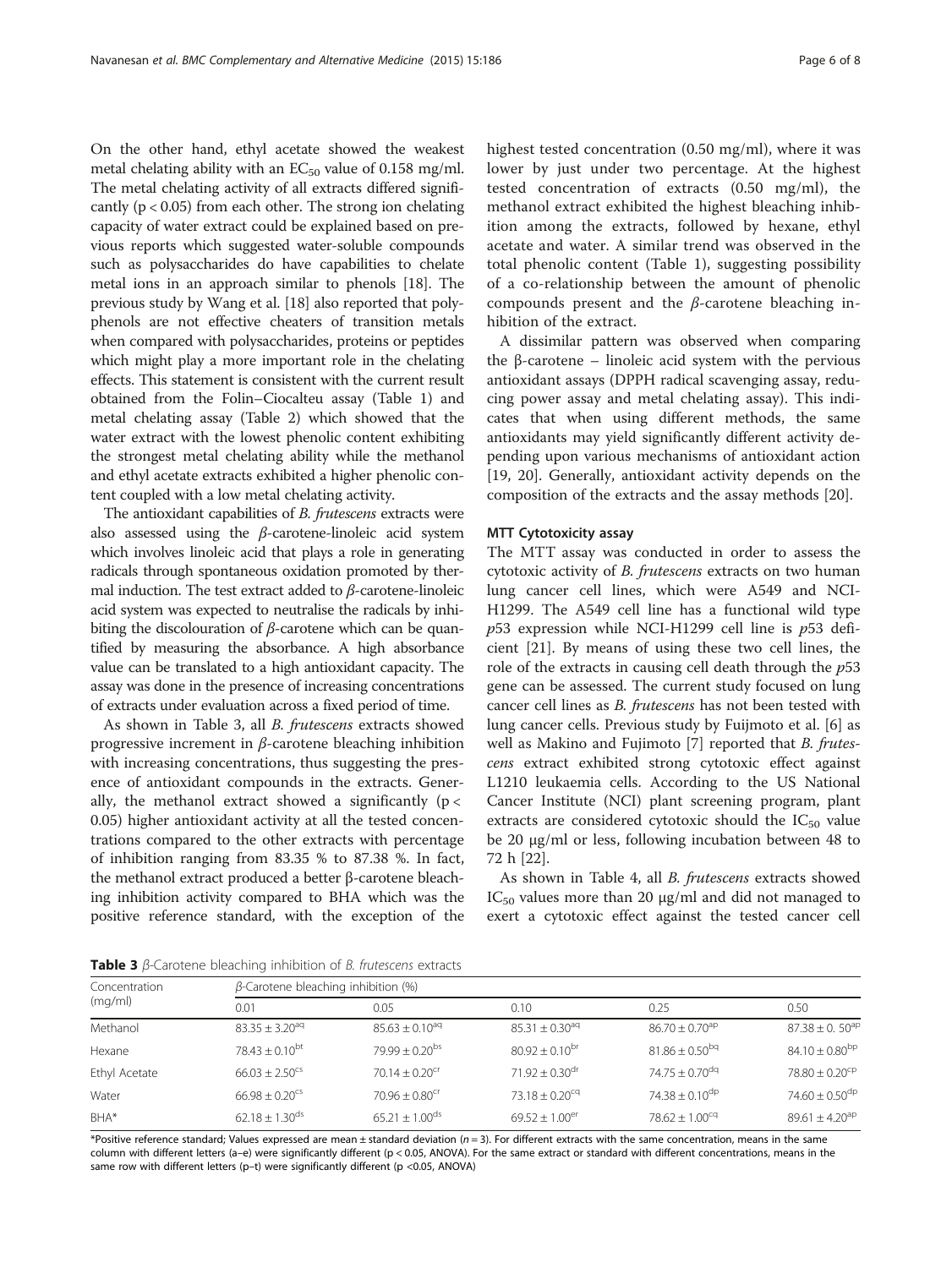<span id="page-6-0"></span>**Table 4** Cytotoxic activity ( $IC_{50}$  values) of *B. fructesans* extracts against A549 and NCI-H1299 cell lines

| A549           | <b>NCI-H1299</b>                              |
|----------------|-----------------------------------------------|
| >100           | $93.20 \pm 2.60$                              |
| $56.24 + 0.03$ | $26.70 + 0.23$                                |
| >100           | >100                                          |
| >100           | >100                                          |
| $8.70 + 1.30$  | $21.41 \pm 3.99$                              |
|                | Cytotoxicity ( $ C_{50}\rangle$ in $\mu q/ml$ |

\*Positive reference standard; Values are expressed in  $\mu$ g/ml as mean  $\pm$ standard deviation  $(n = 3)$ 

lines according to the criteria set by the US NCI plant screening program. Among all extracts, the hexane extract displayed the strongest cytotoxic activity with an  $IC_{50}$  of 56.24 and 26.70  $\mu$ g/ml against A549 and NCI-H1299 cancer cells, respectively. The hexane extract seems to have a greater effect against the H1299 (p53 deficient) compared to the A549 cells (functional p53 gene). This could be an indication that the tumour suppressor gene has no or minimal involvement in the mechanism of cell death induced by the hexane extract.

The lack of ability to disrupt the biochemical pathways present in the cancer cells may have been a cause as to why the extracts from this plant failed to exert a substantial cytotoxicity effect against the tested cancer cells. Moreover, two or more component present in the extracts could either be working synergistically together or antagonistically against each other which may be the reason for the lack of acceptable level cytotoxicity. This can be associated with the concept of synergism and antagonism between the compounds present in the extracts. It is not uncommon for crude extracts to possess a lower cytotoxic activity as compared to its isolates. As such the components should be isolated and re-evaluated.

## Acute oral toxicity of B. frutescens methanol extract

Toxicity is a state of adverse effects due to interactions between toxicants from poisonous substance with the



living cells [[23\]](#page-7-0). Evaluating the toxic potential of particular substance is crucial as exposure to toxicant may lead to adverse or hazardous effects on human beings. Thus, it is highly important to ensure the substance is safe before exposing it to humans through consumption. In the current study, an acute oral toxicity testing was conducted on Sprague–Dawley rats in order to determine the toxicity of B. frutescens extract. This was done to evaluate the safety of using this plant extract for pharmacological studies which will lead towards usage in humans. No toxic symptoms were observed on the test subjects throughout the whole experimentation which lasted for 14 days. Both extract-treated group and vehicle-treated group did not exhibit any abnormalities in behaviour, breathing, disruption in food and water consumption, skin effects and hair loss. A much more important outcome is that none of the tested rats encountered mortality throughout the 14 day toxicity study.

All the rats showed no sign of distress or displayed any symptoms associated with toxicity. The increase in body weight of the rats gradually with time indicates normal growth (Fig. 1). This is a clear indication that the extract tested has no significant amount of toxicity in reference with the growth of the rats. This factor combined with the observation that there were no disturbances in food and water intake could mean that there were no disruptions the animal's metabolism [\[23](#page-7-0)].

Thus, it can be concluded that the methanolic extract of B. frutescens is non-toxic towards the rats. This study also indicates the Lethal Dose  $LD_{50}$  value for this extract is more than 5000 mg/kg. In accordance with OECD guideline for testing of chemicals, the methanolic extract of B.  $frutescens$  falls in category 5, where the  $LD_{50}$  exceeds 5000 mg/kg [\[13\]](#page-7-0). This is the lowest class of toxicity outlined by OECD. Any substance with a  $LD_{50}$  which exceeds 5000 mg/kg, which was administered orally to the animal, is considered as safe and non-toxic [[24](#page-7-0)].

## Conclusion

The beneficial properties of natural products are endless. Modern science is just starting to appreciate nature and its large repository of naturally occurring biochemical compounds. There is an apparent shift from synthetic chemicals to natural chemicals in various fields, be it in food chemistry (antioxidants and food dyes) or even drug discovery for various ailments. Evidently, one such plant with these potentials is *B. frutescens*.

The current study showed that *B. frutescens* which is used as a medicinal supplement among some communities possess certain antioxidant qualities. The methanol extract showed significant amount of phenolic content and generally performed well across all the antioxidant assays, especially the  $\beta$ -carotene-linoleic acid system